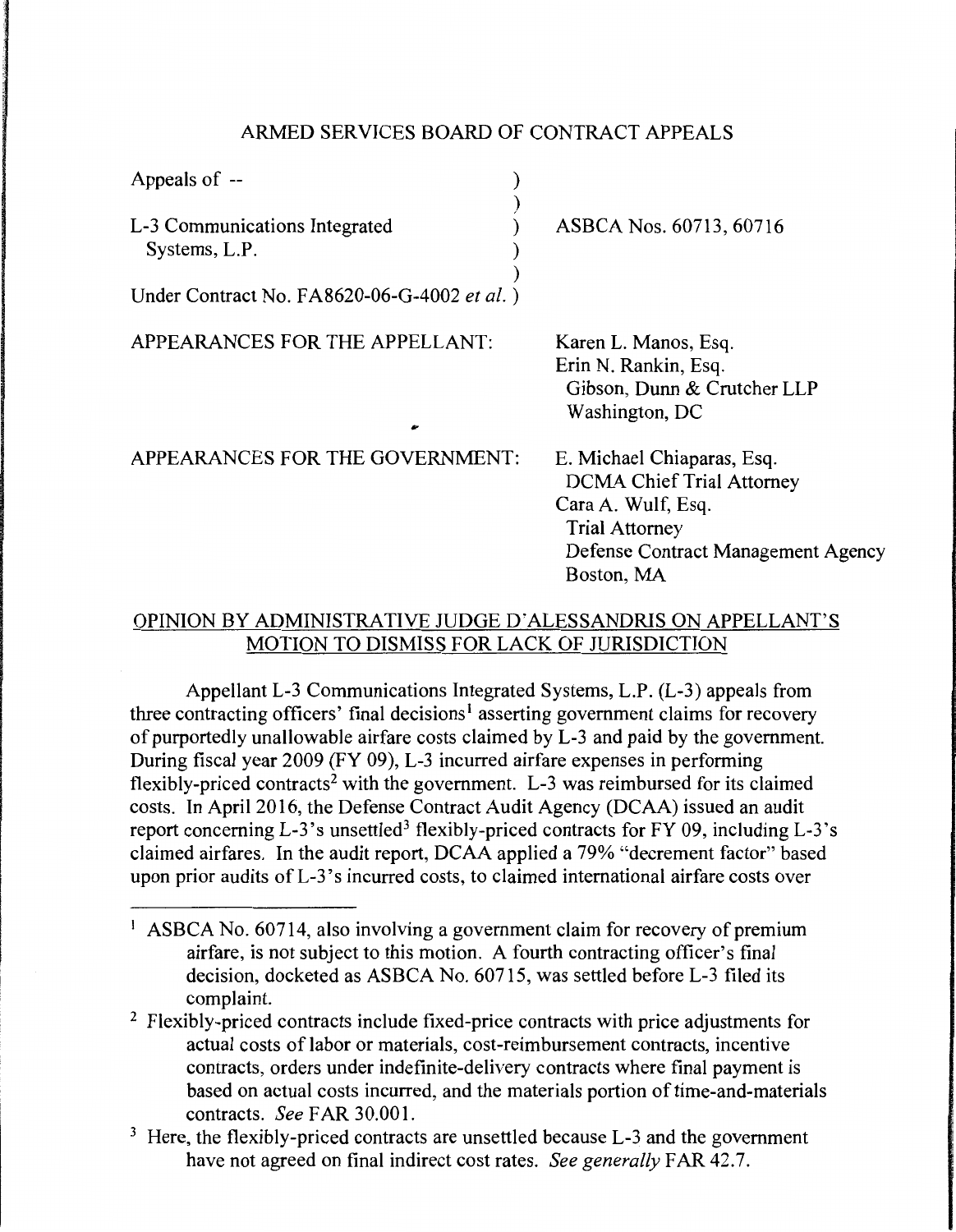\$6,000. The Defense Contract Management Agency (DCMA) contracting officers subsequently issued final decisions asserting government claims for the costs questioned in the DCAA audit report.

Pending before the Board is L-3's motion to dismiss ASBCA Nos. 60713 and  $60716$  for lack of jurisdiction<sup>4</sup> because the final decisions purportedly fail to provide adequate notice of the bases and amounts of the government's claims. The DCMA opposes the motion, asserting that the contracting officers' final decisions provide sufficient information to survive L-3's motion to dismiss. For the reasons set forth below, we deny L-3's motion to dismiss.

### STATEMENT OF FACTS FOR PURPOSES OF THE MOTION

L-3 is a wholly-owned subsidiary of L-3 Communications Corporation. L-3 is party to numerous contracts with the government, administered by DCMA, including Contract No. FA8620-06-G-4002. (Compl.  $\P\P$  1, 4, answer  $\P\P$  1, 4) The contracts at issue, included a cost-reimbursement line item for travel (compl.  $\P$  13, answer  $\P$  13). Although the contracts and task orders differed somewhat in their specific terms, they all placed restrictions on reimbursement of first class and business class airfare (app. mot. at 5-8; R4, tabs 1-4 ).

On 13 April 2016, DCAA issued Audit Report No. 9891-2009Gl0100002, Independent Audit Report on L-3 Communications Integrated Systems' Proposed Amounts on Unsettled Flexibly-Priced Contracts for Fiscal Year 2009 (R4, tab 5). The audit report applied a 79% decrement factor to L-3 's claimed international airfares over \$6,000 (app. mot. at 2; R4, tab 5 at 24-25). The decrement factor was based on the questioned travel costs in DCAA's audits of L-3's FYs 2007 and 2008 incurred costs *(id.).* 

In a final decision dated 29 June 2016, administrative contracting officer (ACO) Gladys Broyles asserted a government claim in the amount of \$755,091 for repayment of purportedly unallowable premium airfare and travel on non-U.S. flag carriers that the government had paid to L-3 (R4, tab  $6$  at 1). The final decision referenced the DCAA audit report and based the government claim upon the ACO's finding that L-3 had not complied with Federal Acquisition Regulation (FAR) 31.205-46(b) along with ten additional FAR provisions in FAR parts 31.201, 31.205, 47.4, 47.403, 47.405, and 52.24 7 *(id.* at 2). The final decision asserts a government claim in an amount equal to the costs questioned in the DCAA audit report.

<sup>4</sup> As will be explained below, although the appeal challenges DCMA's decisions, here, where the decisions challenged are government claims, success in the motion to dismiss will set DCMA's final decisions aside.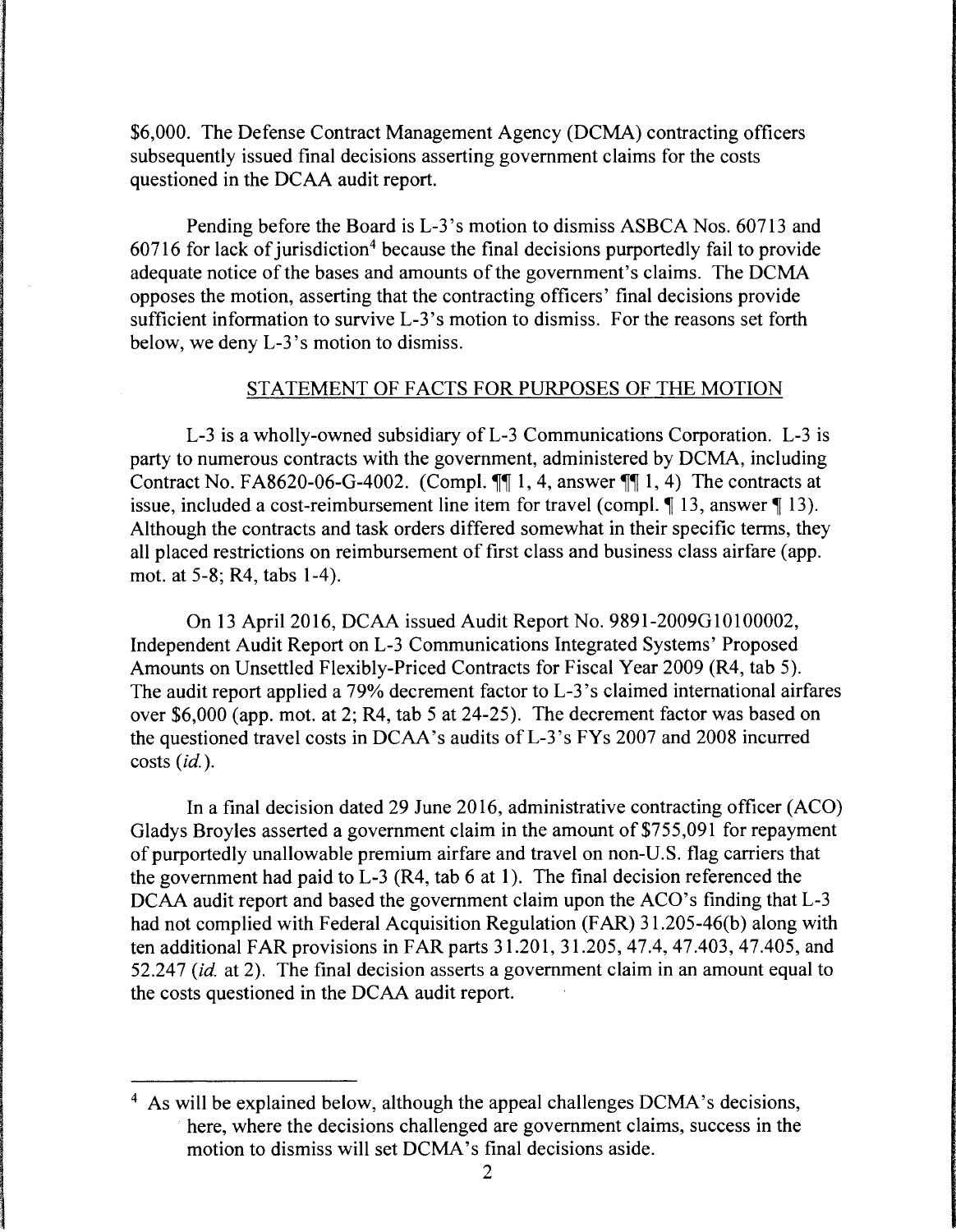The ACO found that the delivery orders associated with the contract required that first and business class airfares be documented and justified and that "all such costs shall be reimbursable hereunder at an amount approved by the ACO" (R4, tab 6 at 3). The final decision found that L-3 did not submit any requests for approval under the delivery orders and that the ACO did not approve any requests for the use of premium airfare, and she thus denied \$381,430 as a violation of the terms of the contract *(id.).* In addition, the ACO asserted that she was "unable to determine from the lack of documentation how much of the questioned costs are a result of Contractor failing to use U.S.-flag air carriers and complying with FAR 47.2 and if the contractor acted reasonably" *(id.* at 5).

In a final decision dated 1 July 2016, ACO Cheryl Clark asserted a second government claim in the amount of \$16,3 54 for repayment of purportedly unallowable premium airfare that the government had paid to L-3 on delivery orders other than those at issue in ACO Broyles' final decision (R4, tab 8 at 1). ACO Clark's final decision also referenced the 13 April 2016 DCAA audit report. She based the government claim on her finding that L-3 had not complied with FAR 3 l .205-46(b) and FAR 31.205-46(a)(7), and also cited FAR 31.201-2(d) for L-3's purported failure to maintain adequate records, and FAR 31.201-3 price reasonableness *(id.* at 2). The ACO found that "L-3 has not provided documentation to justify the need for premium airfare which calls into question the denied amount"  $(id)$ .

L-3 timely appealed to the Board from the two final decisions.

#### DECISION

# I. L-3's Motion To Dismiss for the ACO's Alleged Failure to Adequately Explain the Government's Claim is a Motion to Dismiss for Lack of Jurisdiction

The parties disagree as to the proper standard of review for L-3's motion. L-3 asserts in its opening brief that this is a motion to dismiss for lack of jurisdiction, and therefore the Board "may consider matters outside the pleadings and decide disputed issues of fact" (app. mot. at 1). The Federal Rules of Civil Procedure (FED. R. CIV. P.) distinguish between motions to dismiss for lack of jurisdiction (Rule  $12(b)(1)$ ) and motions to dismiss for failure to state a claim (Rule 12(b)(6)); however, Board Rule 7 does not make this distinction. Where the Board's rules are silent, we look to the FED. R. CIV. P. for guidance. *See, e.g., Dennis Anderson Constr. Corp.,* ASBCA Nos. 48780, 49261, 96-1 BCA | 28,076 at 140,188. In supplemental briefing, L-3 confirmed its position that its motion to dismiss for lack of subject matter jurisdiction should be reviewed consistent with FED. R. CIV. P.  $12(b)(1)$  (app. supp. br. at 1). In opposition, the government confirmed its position that the motion should be reviewed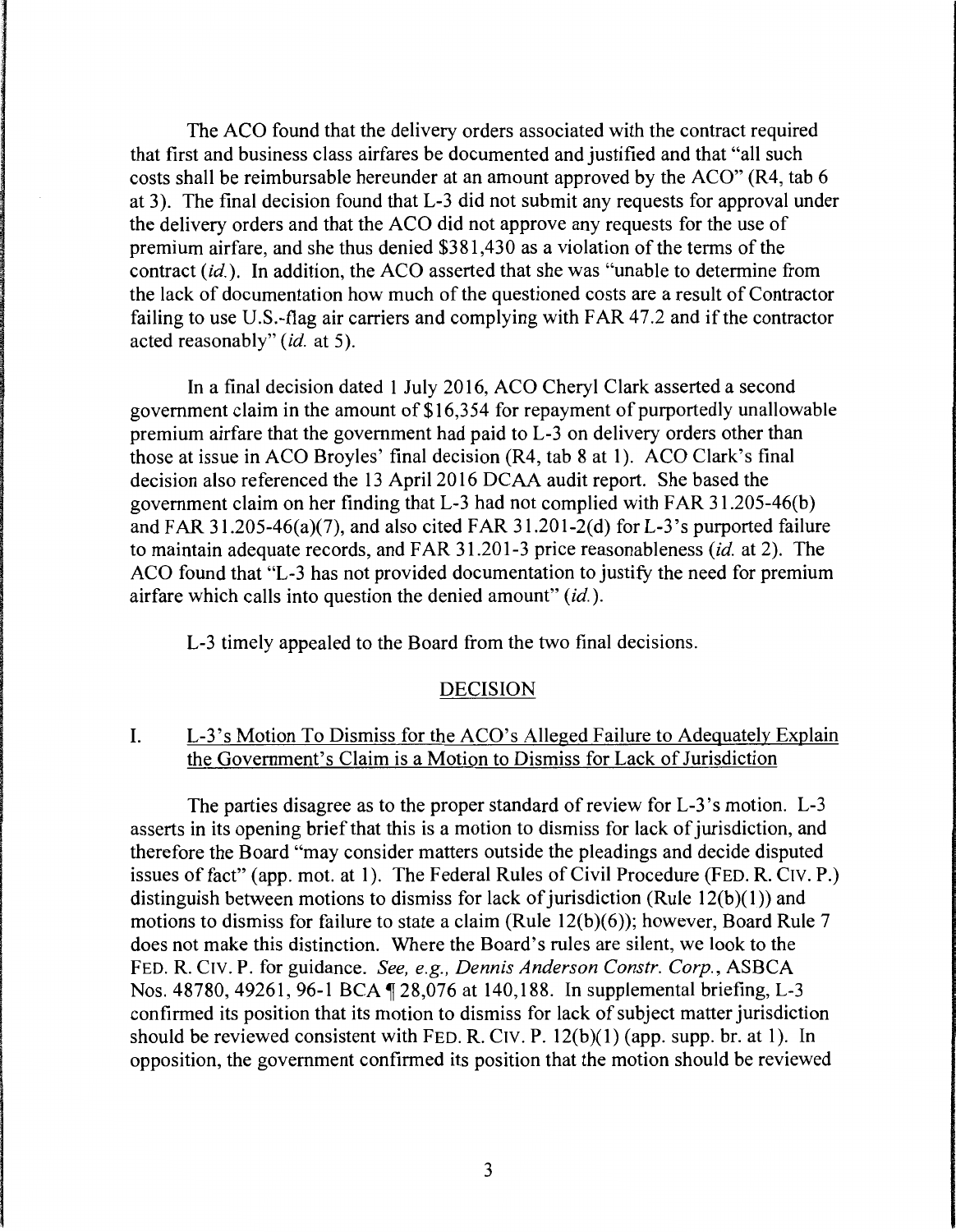as a motion to dismiss for failure to state a claim upon which relief may be granted pursuant to FED. R. CIV. P. 12(b)(6) (gov't supp. br. at 4).

The distinction between a dismissal for lack of subject matter jurisdiction and a dismissal for failure to prove the necessary elements of a claim for which relief could· be granted is a long-standing source of confusion because the term "jurisdiction" has more than one meaning. *See Spruill v. Merit Systems Protection Board,* 978 F.2d 679, 686 (Fed. Cir. 1992) ('"Jurisdiction' is a term that is one of the most slippery in the legal lexicon. It takes on different connotations depending upon the context."). As the Supreme Court recognized in *Arbaugh v. Y&H Corp.,* 546 U.S. 500, 511 (2006), judicial opinions "often obscure the issue by stating that the court is dismissing 'for lack of jurisdiction' when some threshold fact has not been established, without explicitly considering whether the dismissal should be for lack of subject matter jurisdiction or for failure to state a claim." *Id.* (quoting *Da Silva v. Kinsho International Corp.,* 229 F.3d 358, 361 (2nd Cir. 2000)).

This distinction between establishing jurisdiction and establishing the facts necessary to recover on a claim is also relevant to determining the evidence that the Board may consider in deciding the motion. When a motion to dismiss pursuant to FED. R. CIV. P. 12(b)(1) denies or controverts allegations of jurisdiction, only uncontroverted factual allegations are accepted as true for purposes of the motion, and other facts underlying the jurisdictional allegations are subject to fact-finding. *Cedars-Sinai Medical Center v. Watkins,* 11F.3d1573, 1583-84 (Fed. Cir. 1993); *Arbaugh,* 546 U.S. at 514. The facts supporting jurisdiction are subject to fact-finding by the Board based on our review of the record. *CCIE* & *Co.,* ASBCA Nos. 58355, 59008, 14-1 BCA 135,700 at 174,816; *Raytheon Missile Sys.*, *ASBCA 58011*, 13 BCA  $\text{\textsf{T}}$  35,241 at 173,016. However, when the factual dispute involves the allegation of a fact that is not jurisdictional, but an essential element of a claim for relief, this is a matter that goes to the merits, and is not determined by the Board at the preliminary stage. *Arbaugh,* 546 U.S. at 514. Moreover, when the jurisdictional facts are intertwined with the merits of the appeal, the Board should leave the jurisdictional determination until the hearing. *See* 2 MOORE'S FEDERAL PRACTICE 3D § 12.30[3].

Pursuant to the Contract Disputes Act (CDA) 41 U.S.C. §§ 7101-7109, a contractor may, "within 90 days from the date of receipt of a contracting officer's decision" under 41 U.S.C. § 7103 "appeal the decision to an agency board as provided in" section 7105. 41 U.S.C. § 7104(a). Our reviewing court, the Federal Circuit, has held that CDA jurisdiction requires both a valid claim and a contracting officer's final decision on that claim. *M. Maropakis Carpentry, Inc. v. United States*, 609 F.3d 1323, 1327 (Fed. Cir. 2010) (citing *James M Ellett Constr. Co. v. United States,* 93 F.3d 1537, 1541-42 (Fed. Cir. 1996)). Additionally, the Federal Circuit has held that an additional jurisdictional requirement is that a claim be submitted in writing and contain a "clear and unequivocal statement that gives ... adequate notice of the basis and amount of the claim." *Contract Cleaning Maintenance, Inc. v. United States* 811 F.2d 586,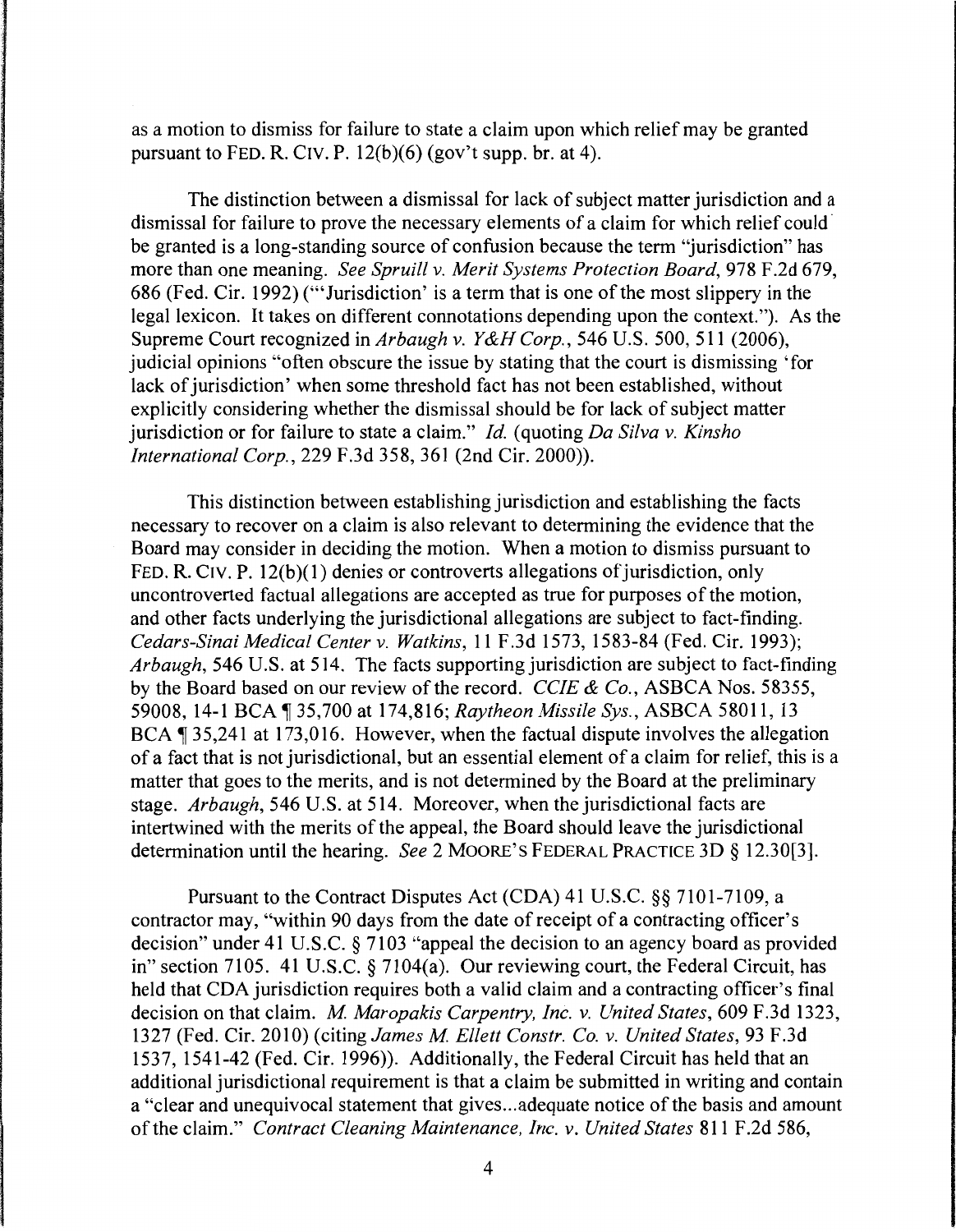592 (Fed. Cir. 1987); *Maropakis,* 609 F.3d at 1327.5 The Board treats a determination regarding the adequacy of a claim to be jurisdictional. *See, e.g., CCIE* & *Co.,* 14-1 BCA, 135,700 at 174,816. "The statement of claim must provide a basis for meaningful dialogue between the parties aimed toward settlement or negotiated resolution of the claim if possible, or for adequate identification of the issues to facilitate litigation should that be necessary." *Blake Constr., Co.,* ASBCA No. 34480 *et al.,* 88-2 BCA, 20,552 at 103,890; *see also Holk Development, Inc.,* ASBCA Nos. 40579, 40609, 90-3 BCA ¶ 23,086 at 115,939.

Where, as here, the CDA claim is a government claim, the contracting officer's final decision is considered to be the claim. *See, e.g., Lockheed Martin Corp.,* ASBCA No. 57525, 12-1 BCA,  $\sqrt{35,017}$ . The government bears the burden of establishing jurisdiction for a government claim. *See, e.g., Cedars-Sinai,* 11 F.3d at 1584. Pursuant to the CDA, for a government claim, this Board's jurisdiction is dependent on a contracting officer asserting a claim in the form of a contracting officer's final decision issued to the contractor. *Raytheon Company,* ASBCA No. 57576 *et al.,* 15-1 BCA , 36,043 at 176,049.

## II. The Final Decisions at Issue State CDA Claims

The parties do not dispute that the DCMA issued written contracting officers' final decisions demanding sums certain that were timely appealed to the Board. In addition, we find that both final decisions provide adequate notice of the basis and amount of the claims. The final decision by ACO Broyles at issue in ASBCA No. 60713 asserts a sum certain of \$755,091 and provides an adequate notice of the basis for the claim by stating that it is for recoupment of premium airfare and travel on non-U.S. flag air carriers (R4, tab 6 at 1). Similarly, the final decision by ACO Clark in ASBCA No. 60716 asserts a sum certain of \$16,354 for recoupment of premium airfare (R4, tab 8 at 1). Additionally, both final decisions reference the DCAA audit report. These final decisions provide an adequate notice to L-3 of the basis for each government claim and state claims upon which relief may be granted.

According to L-3, the government was required to "identify the specific items costs that the Government actually determined to be unallowable" and "state the basis for the unallowability of specific costs" (app. mot. at 12). L-3 does not provide a

<sup>5</sup>*But see, e.g., Relfectone Inc. v. Dalton,* 60 F.3d 1572, 1575 (Fed. Cir. 1995) (en bane); *Ellett Constr.,* 93 F .3d at 1542; *England v. The Swanson Group, Inc.,*  353 F.3d 1375, 1379 (Fed. Cir. 2004) for cases that do not include the requirement for a clear statement of the claim as a jurisdictional requirement. As explained below, we find that the government has provided a clear statement of the claim, so L-3 's motion must be denied whether it is evaluated pursuant to Rule  $12(b)(1)$  or  $12(b)(6)$ .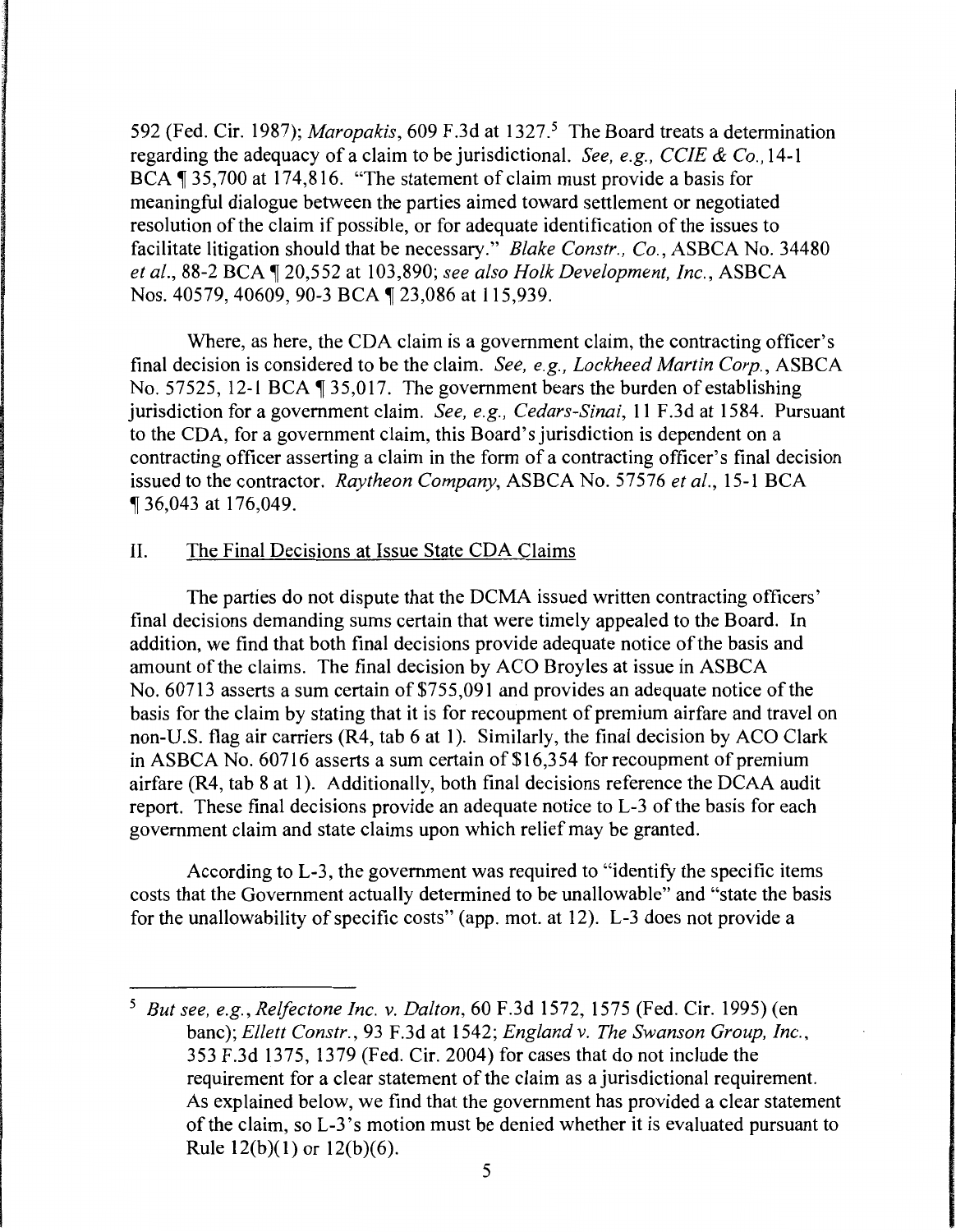citation to authority requiring this level of specificity to establish a valid CDA claim.6 At best, L-3 cites to the decision of the Court of Federal Claims in *Volmar Construction, Inc. v. United States,* 32 Fed. Cl. 746 (1995), for the proposition that the government must set forth in any claim "the specific basis of liability and the amount corresponding to each basis." *Id.* at 752. However, to the extent L-3 relies on *Volmar*  for its motion, such reliance would be entirely misplaced. In *Volmar* (an opinion that is not binding upon us) the government withheld a portion of the contract balance pursuant to five different setoffs. Although *Volmar* is not entirely clear regarding procedural posture, after Volmar filed suit before the court, the government asserted the setoffs as "claims" in opposing Volmar's motion for summary judgment. Volmar argued that the court lacked jurisdiction to entertain the government's setoffs because they had not been the subject of contracting officer final decisions before the case was filed. *Id.* at 749-51. The court held that the government asserted valid claims to the extent that each unique setoff included the amount of liability corresponding to that particular setoff. *Id.* at 752.

The Board has dismissed appeals for failure to provide adequate notice of the basis for a claim, but in these instances, the claim provided almost no information. For example, in *I.B.A. Company*, ASBCA No. 37182, 89-1 BCA 1 21,576, the Board dismissed an appeal where the contractor asserted a claim of "\$25,000 per contract" for 187 contracts for "excess costs." The Board granted the government's motion to dismiss holding that "without an itemization of the damage claims and some minimal explanation of the alleged cause and effect of the damages, the claim bordered on the 'frivolous.'" *Id.* at 108,656 (citing *Reese Industries,* ASBCA No. 29594-91, 84-3  $BCA \parallel 17,628$ ). The minimal amount of information sufficient to provide adequate notice is quite low. In *Marshall Construction, Ltd.,* ASBCA Nos. 37014, 39361, 90-1 BCA ¶ 22,597, the Board found a valid claim for overrun costs based upon a "bare" bones" letter to the contracting officer basically requesting a contracting officer's final decision and stating a sum certain. Although the letter itself did not provide sufficient supporting data, the Board found that the supporting information was available to the government in a prior letter and the complaint in the Board appeal. *Id.* at 113,390.

In this appeal, each final decision sets forth a sum certain, and a basis for the claim. In ASBCA No. 60713 the final decision actually sets forth two bases for the claim: improper use of premium airfare; and improper use of foreign flag carriers (R4, tab 6 at 1). We do not read *Volmar* as requiring the government to state a value for each basis within a final decision. However, even to the extent *Volmar* could be read to impose such a requirement, we note that the contracting officer found that she was "unable to determine from the lack of documentation how much of the questioned costs are a result of Contractor failing to use U.S.-flag air carriers and complying with

 $6\,$  We note that a rule, such as that proposed by L-3, requiring that claims specify the amount claimed for each cost element would result in the dismissal of many meritorious contractor claims.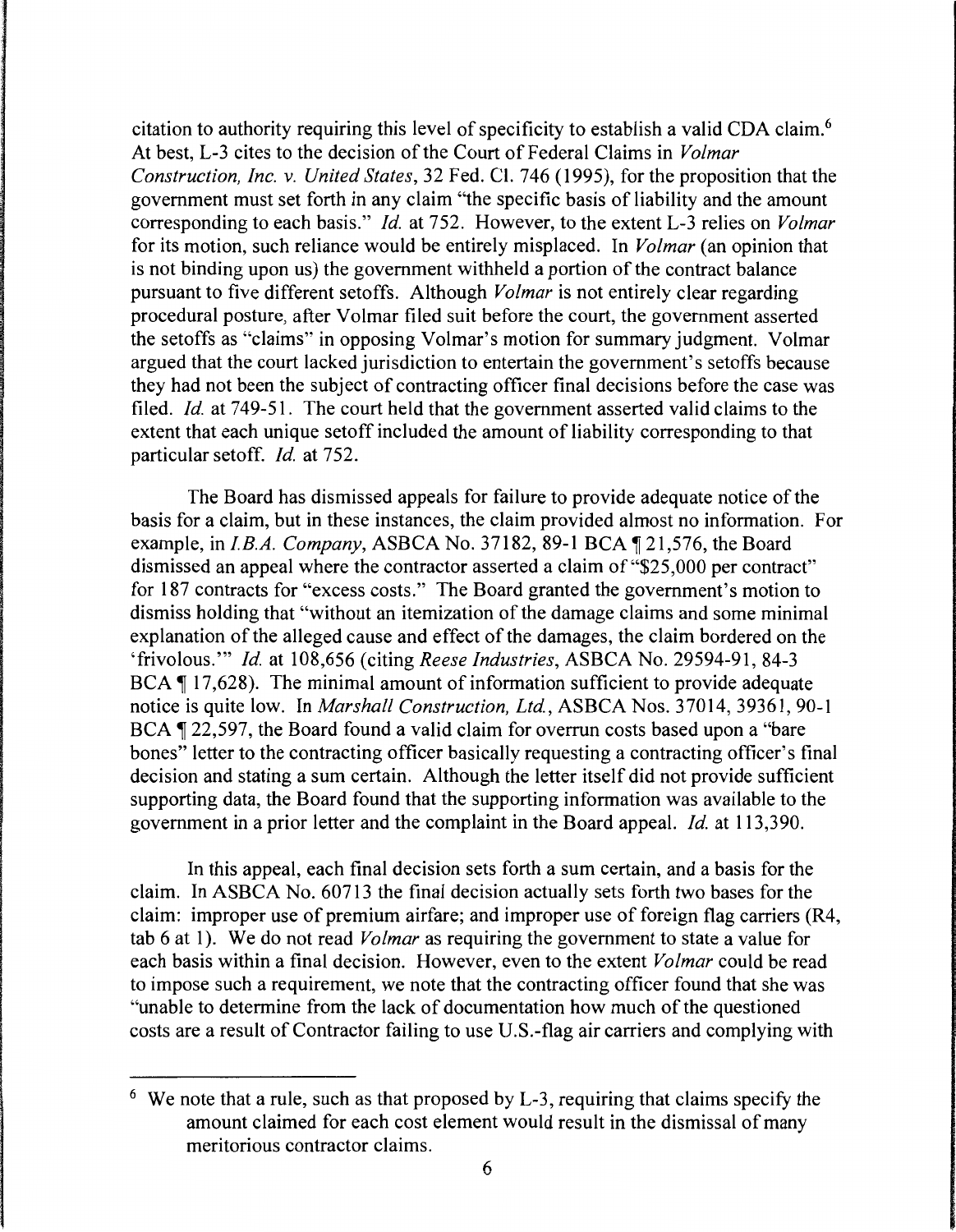FAR 47.2 and if the contractor acted reasonably"  $(R4, tab 6 at 5)$ . Thus, to the extent *Volmar* is relevant, we find that the final decision in ASBCA No. 60713 alleges jurisdictional facts sufficient to satisfy the requirement of stating a value for each basis within the final decision.

Moreover, L-3's complaint and motion both demonstrate that it is aware that the dollar amount of the claim was arrived at by multiplying the decrement factor (computed in L-3's 2007 and 2008 incurred cost audits) by the claimed international airfares of \$6,000 or more. Thus, we find that L-3 has sufficient information to "provide a basis for meaningful dialogue between the parties aimed toward settlement or negotiated resolution of the claim if possible, or for adequate identification of the issues to facilitate litigation should that be necessary." *Blake Constr.*, 88-2 BCA  $\P$  20,552 at 103,890. Obviously, L-3 and the government disagree on the merits of the claim, but the parties clearly understand how the government calculated the amounts of its claims. These facts are sufficient to establish jurisdiction to entertain the appeal. A motion to dismiss pursuant to FED. R. CIV. P.  $12(b)(1)$  must be denied.

Based on the analysis above, we do not address the government's argument regarding notice pleading. Further, we agree with L-3 that the sufficiency of a contractor claim is determined by the adequacy or sufficiency of the information submitted to the contracting officer. (App. reply br. at 7) (citing *Montage, Inc.,*  ASBCA No. 56796, 09-2 BCA  $\P$  34,293). For a government claim, L-3 asserts, without citation to authority, that the adequacy or sufficiency of the claim should be determined solely by the contracting officer's final decision asserting the claim (app. reply br. at 7). As we find that the final decisions themselves provide sufficient information to assert a government claim, we do not reach this issue.

L-3 cites to non-record documents that it contends demonstrate that the final decisions do not provide sufficient notice and provide a basis for the Board to dismiss for lack of jurisdiction. We disagree. While the Board properly may consider evidence beyond the face of the pleadings to make factual findings regarding jurisdiction, as noted above, such findings are limited to facts necessary to resolve a jurisdictional question, and the Board should leave facts that are intertwined with the merits of the appeal for resolution at a hearing. *See, e.g., Arbaugh,* 546 U.S. at 514; 2 MOORE'S FEDERAL PRACTICE 3D § 12.30[3]. Here we find that L-3 's collateral attack on final decisions through reference to purported errors in the 2007 and 2008 DCAA audit reports as well as the 2009 audit report of the incurred costs at issue in these appeals raise issues that go to the merits and are not appropriate for consideration on a motion to dismiss (app. mot. at 2-9, exs. 1, 2). To the extent L-3's argument can be read as contesting a jurisdictional fact, the jurisdictional fact is intertwined with the determination of the merits and is not subject to resolution in a motion to dismiss. Similarly, L-3 's argument attempting to discredit ACO Broyles' statement in her final decision that she reviewed the underlying transactions (app. reply br. at 8-12) goes to the merits of the appeal. As ACO Broyles' statement is not a jurisdictional fact, we